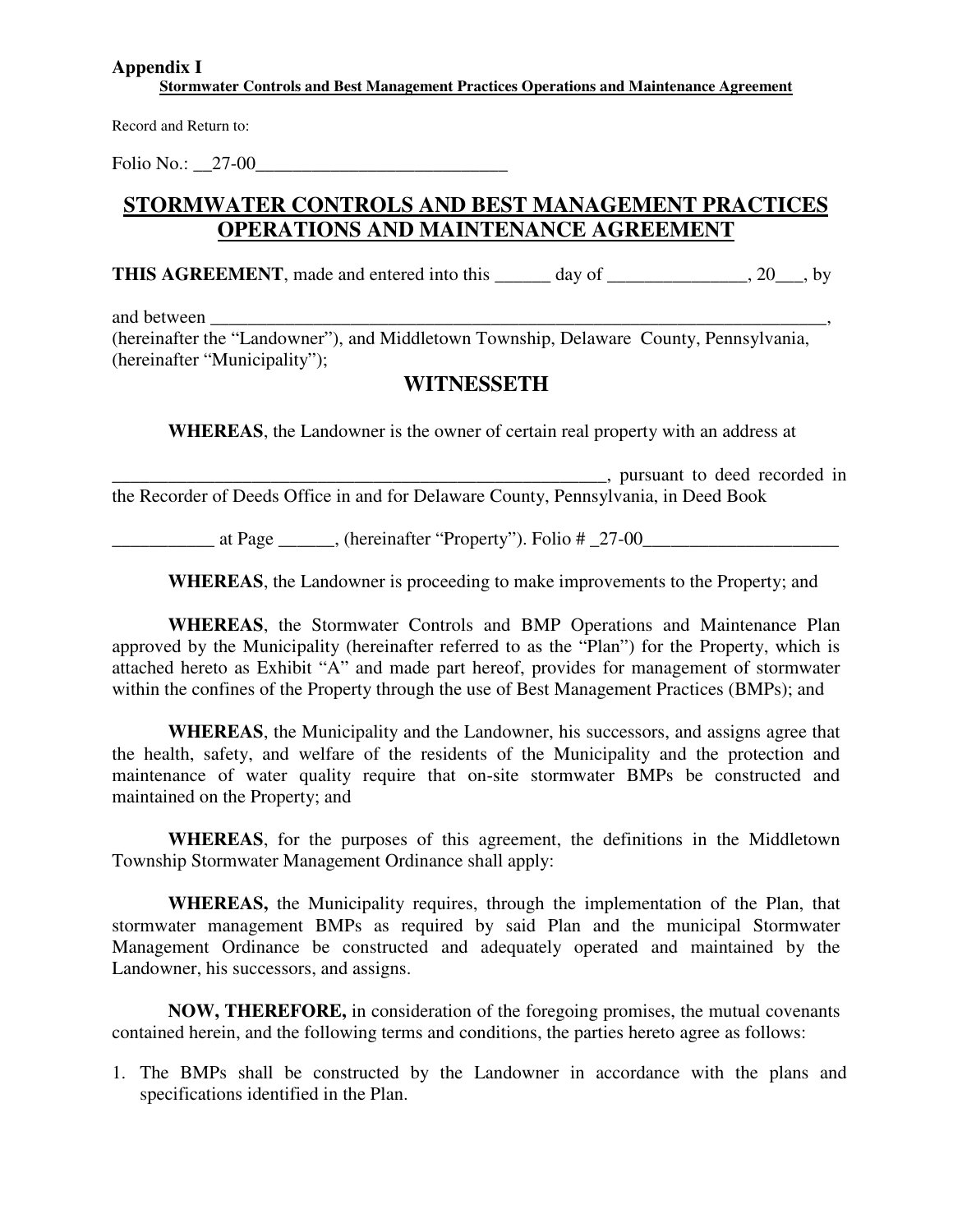#### **Appendix I Stormwater Controls and Best Management Practices Operations and Maintenance Agreement**

- 2. To assure construction of the BMPs, Landowner, concurrently with the execution of this Agreement, is depositing with the Municipality the sum of  $\$\qquad \qquad 0.00\qquad ,$ which sum has been determined by the Township to represent 110% of the anticipated cost of constructing the BMPs. That sum shall be held by the Municipality until satisfactory completion of the construction of the BMPs as determined by the Municipality. Upon such determination, that sum shall be released to Landowner.
- 3. The Landowner shall operate and maintain the BMP(s) as shown on the Plan in good working order acceptable to the Municipality and in accordance with the specific maintenance requirements noted on the Plan.
- 4. The Landowner hereby grants permission to the Municipality, its authorized agents, and employees to enter upon the property, at reasonable times and upon presentation of proper identification, to inspect the BMP(s) whenever it deems necessary. Whenever possible, the Municipality shall notify the Landowner prior to entering the Property.
- 5. In the event that the Landowner fails to construct, operate and maintain the BMP(s) as shown on the Plan in good working order acceptable to the Municipality, the Municipality or its representatives may enter upon the Property and take whatever action is deemed necessary to maintain said BMP(s). This provision shall not be construed to allow the Municipality to erect any permanent structure on the land of the Landowner. It is expressly understood and agreed that the Municipality is under no obligation to maintain or repair said facilities, and in no event shall this Agreement be construed to impose any such obligation on the Municipality.
- 6. In the event that the Municipality, pursuant to this Agreement, performs an inspection or work of any nature or expends any funds in performance of said work for labor, use of equipment, supplies, materials, and the like, the Landowner shall reimburse the Municipality for all expenses (direct and indirect) incurred within ten (10) days of receipt of an invoice from the Municipality.
- 7. The intent and purpose of this Agreement is to ensure the proper maintenance of the on-site BMP(s) by the Landowner; provided, however, that this Agreement shall not be deemed to create or affect any additional liability on any party for damage alleged to result from or be caused by stormwater runoff.
- 8. The Landowner, its executors, administrators, assigns, and other successors in interest shall release the Municipality's employees and designated representatives from all damages, accidents, casualties, occurrences, or claims which might arise or be asserted against said employees and representatives from the construction, presence, existence, or maintenance of the BMP(s) by the Landowner or Municipality. In the event that a claim is asserted against the Municipality, its designated representatives, or employees, the Municipality shall promptly notify the Landowner, and the Landowner shall defend, at his own expense, any suit based on the claim. If any judgment or claims against the Municipality's employees or designated representatives shall be allowed, the Landowner shall pay all costs and expenses regarding said judgment or claim.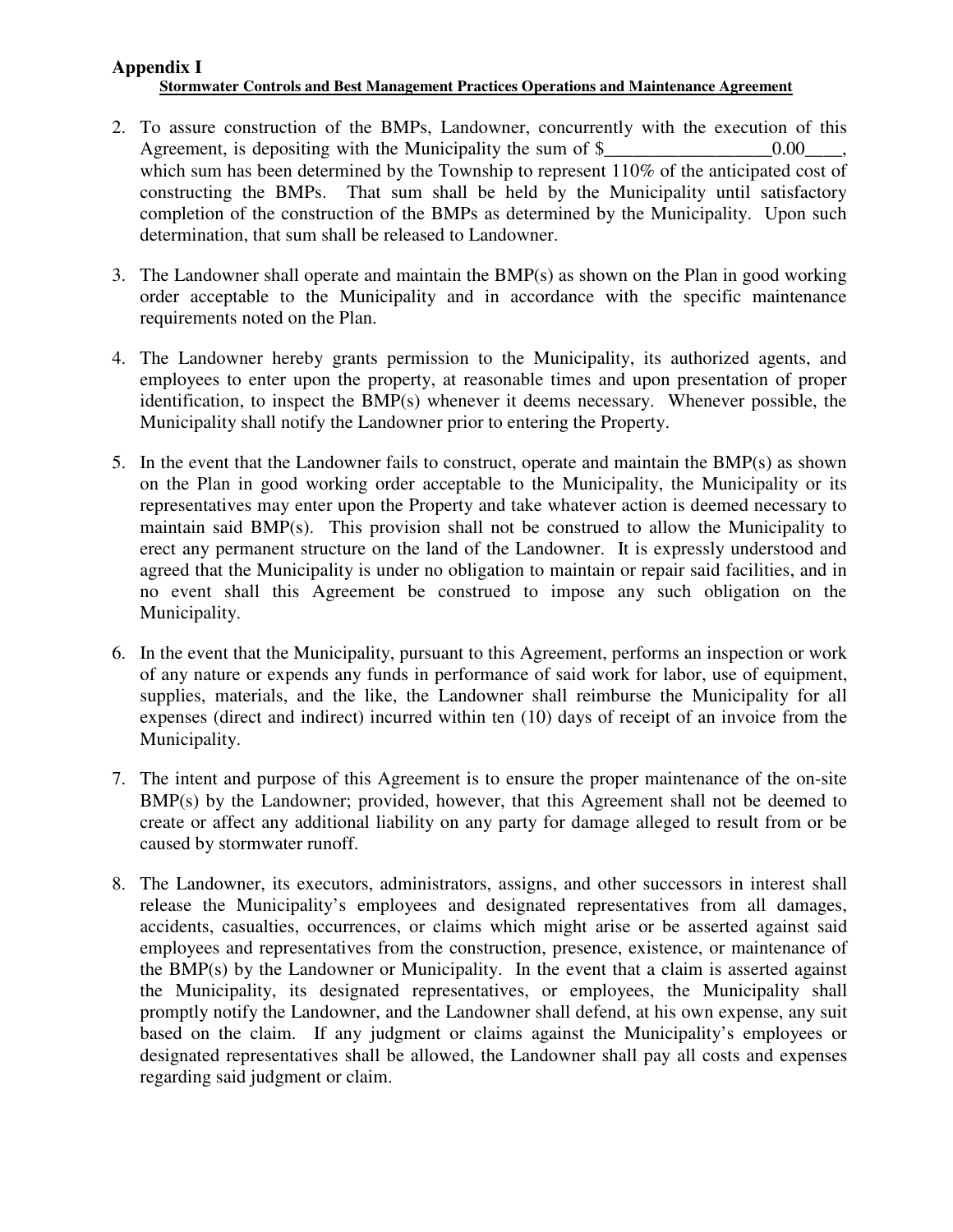#### **Appendix I Stormwater Controls and Best Management Practices Operations and Maintenance Agreement**

- 9. The Landowner shall have the BMP(s) inspected by a qualified individual at a minimum of once every three (3) years to ensure their continued functioning and submit a written report done by the qualified individual to the Township.
- 10. This Agreement shall be recorded at the Office of the Recorder of Deeds of Delaware County, Pennsylvania, and shall constitute a covenant running with the Property and/or equitable servitude and shall be binding on the Landowner, his administrators, executors, assigns, heirs, and any other successors in interest, in perpetuity.

 IN WITNESS WHEREOF, Landowner and Municipality have place their respective signatures and seals as follows:

ATTEST: TOWNSHIP OF MIDDLETOWN, DELAWARE COUNTY, PENNSYLVANIA

 $BY:$ 

TOWNSHIP MANAGER

(TOWNSHIP SEAL)

LANDOWNER:

 $(SEAL)$ 

 $(SEAL)$ 

(See attached)